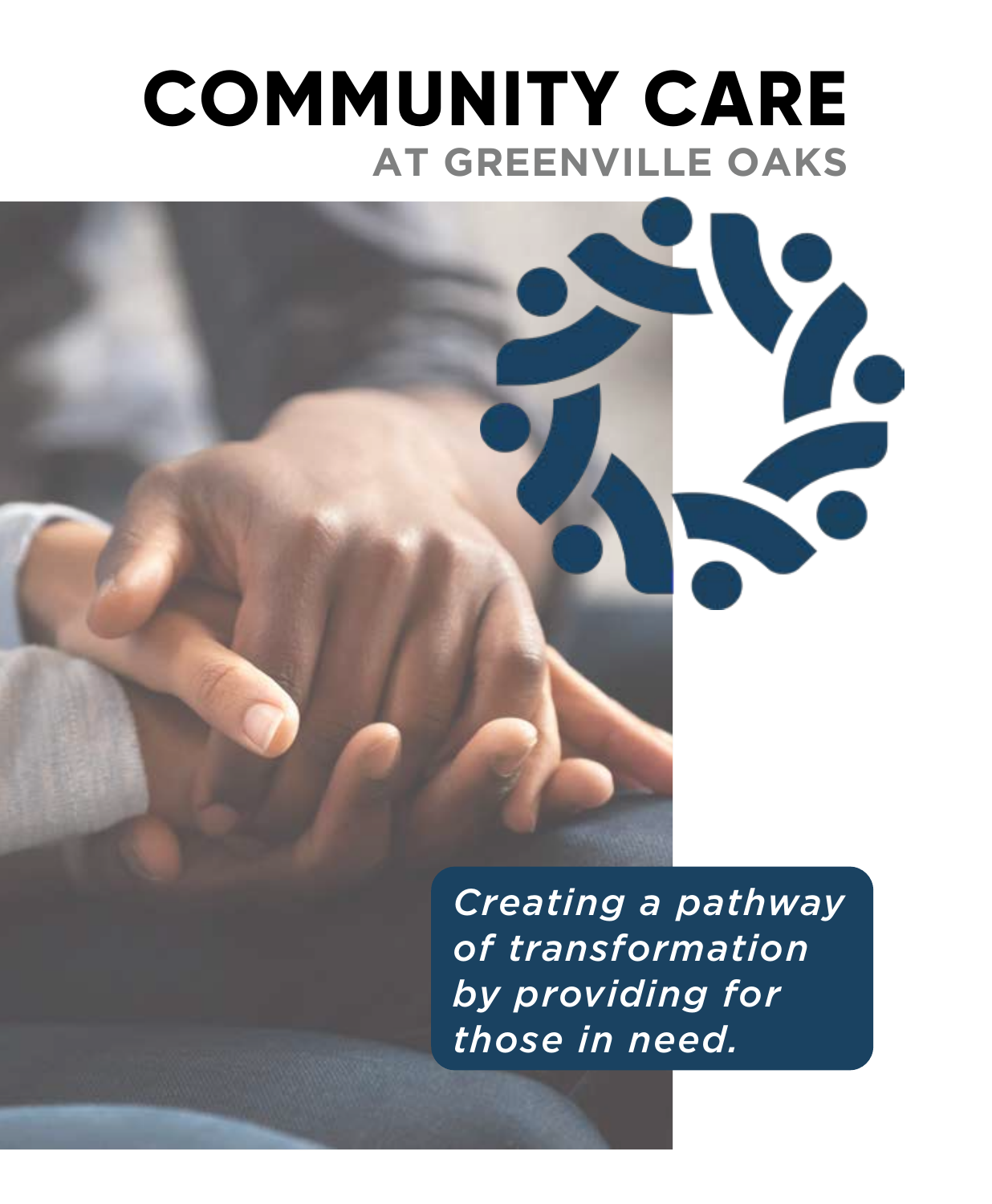## **What's In a Name?**

Supervolence is a well-known term that has been used for years<br>
When referring to charitableness. Our Benevolence Ministry is now<br>
Community Care. The decision to change the name of this ministry<br>
From Benevolence to Commu when referring to charitableness. Our Benevolence Ministry is now Community Care. The decision to change the name of this ministry from Benevolence to Community Care came from a desire to replace an antiquated term with a relevant one. More than that, the name change is a way to clearly communicate the mission and purpose of this ministry.

Community Care. While the name sounds generic, it perfectly summarizes the ministry purpose. The ministry exists solely to care for our community.

The Community Care Team works to help those who come to Greenville Oaks seeking assistance with housing, food, clothes, bills, jobs, transportation, personal finances, etc. There will always be people in need, both within our own church and throughout our community. That is why we have a team who is committed to doing whatever they can to help as many people as possible. Currently serving on the team are: Wade Arnold, Sandra Dunagan, Malcolm Johnson, Kristen Mazza, Bruce Neville, Tim Olree, and Shirley Wilson.

While it takes a team to get the work done, it also takes a church that is willing to support the team and their efforts. The Community Care Team would not be able to meet these many needs if not for the generosity of this church. There are few things that more clearly reflect the heart of Jesus Christ than taking the time to really see, truly love, and generously offer help to those who need it.

May God continue to bless this ministry with the resources it needs to do the incredible work of loving our neighbors, serving those in need, and truly caring for our community.

> **Matt Mazza** Executive Minister





People helped from Greenville Oaks

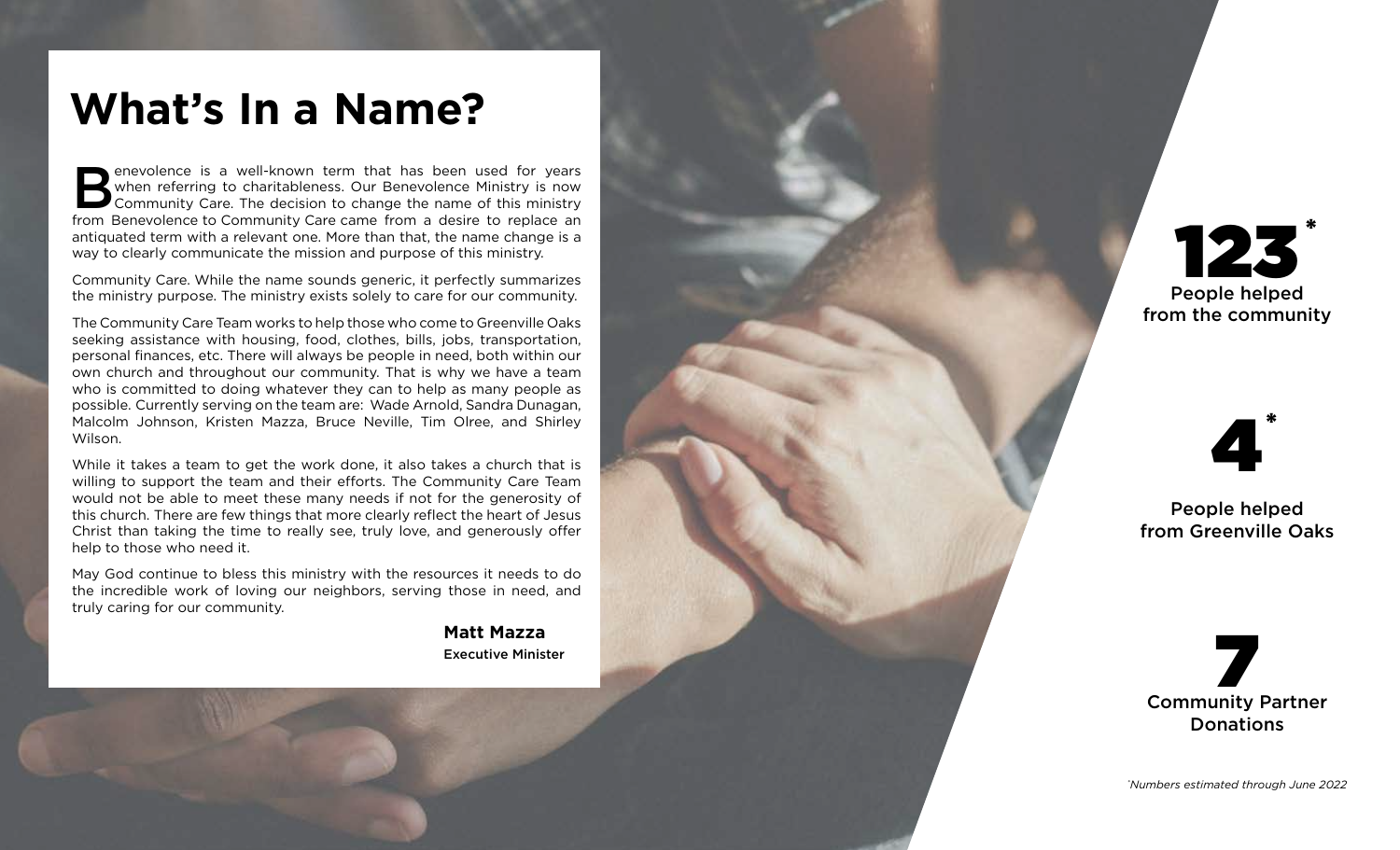# **Love First**



At Greenville Oaks, we believe that God has given us a set of values through which we filter how ministry happens. One of our values is **Love First**. As we focus on inspiring people to follow Jesus, we love because Jesus l we filter how ministry happens. One of our values is Love First. As we focus person on earth. Learn how Community Care has acted on this value in the past year.



Joe is a senior citizen with health issues who is living<br>on \$1,139/month from Social Security. He has no<br>family or other support (just a 15-year-old dog in oe is a senior citizen with health issues who is living on \$1,139/month from Social Security. He has no poor health). Joe is frustrated that he cannot continue receiving rent assistance if he gets a job. He had been prioritizing his dog's medication and just recently got back on his heart medicine after not being on it for three months because of the cost. Joe is very frugal and has received help from several other organizations (one of whom referred him to us). Even on his minimal income, he has worked his debt down from more than \$12,000 to \$6,000.

We assisted Joe by paying his electric bill and paying off his two small credit card balances. With this help, Joe should be able to survive on his meager income. Removing two credit card debts improved his monthly cash flow and allows him to continue to pay off other debt. Joe was extremely grateful to Greenville Oaks!



Susan is a nurse who was unable to work for about<br>Sused all of her unemployment benefits and savings<br>to pay for modical bills model with the property of the property of the property of the property of the proper<br>in the pro 18 months after health problems and surgery. She U used all of her unemployment benefits and savings to pay for medical bills. Susan was starting a new job in two weeks, but was behind on her bills. She needed help catching up on payments until she received paychecks from her new job. Community Care was able to help Susan with rent for one month. Rent would be due again before she received her first paycheck, but our assistance provided a little breathing room to get back on her feet.



Julia was referred to us by one of our members who<br>works at a local school. She is a single grandmother<br>who moved back to Texas to take care of her five ulia was referred to us by one of our members who works at a local school. She is a single grandmother grandsons when both their parents were incarcerated. Julia's younger daughter and three of her six children also live with her. Due to a bad experience at a daycare with the one-year-old child, Julia's younger daughter is not employed. Therefore, Julia is the sole financial support for her family. Julia works full-time as a manager at a fast food restaurant (and also worked a second job until late last year).

Julia was grateful for any help we could provide. The Community Care Team was so touched by her situation that they decided to provide rent for two months instead of just one. To stay in touch with Julia, the team spread the payments out (as she needed them) over three months. Julia was at our building to pick up one of the checks during our coat drive and was able to take coats for her grandsons and herself. While she was at the building, she noticed the brochures in the Faith@Home center and took some home regarding Single Parenting, Special Needs Kids, and Dealing with a Difficult Teen.

We encouraged Julia to sign up for SNAP benefits (food stamps). Someone at the school helped her with the application and she should now get those benefits.

In the meantime, the car she had been driving (Julia's daughter's car) was repossessed. Julia did not realize that her daughter was behind on her payments so now she is without transportation. The bus picks up the grandchildren for school and Julia gets rides to work from friends. Help provided by Greenville Oaks is making an impact on this extended family!

## **2021-2022 Allocations\***

*\* Estimated through June 2022*



**Community** \$58,577

Members \$32,500 *(includes #ForCollinCounty)*

Community Partners \$60,000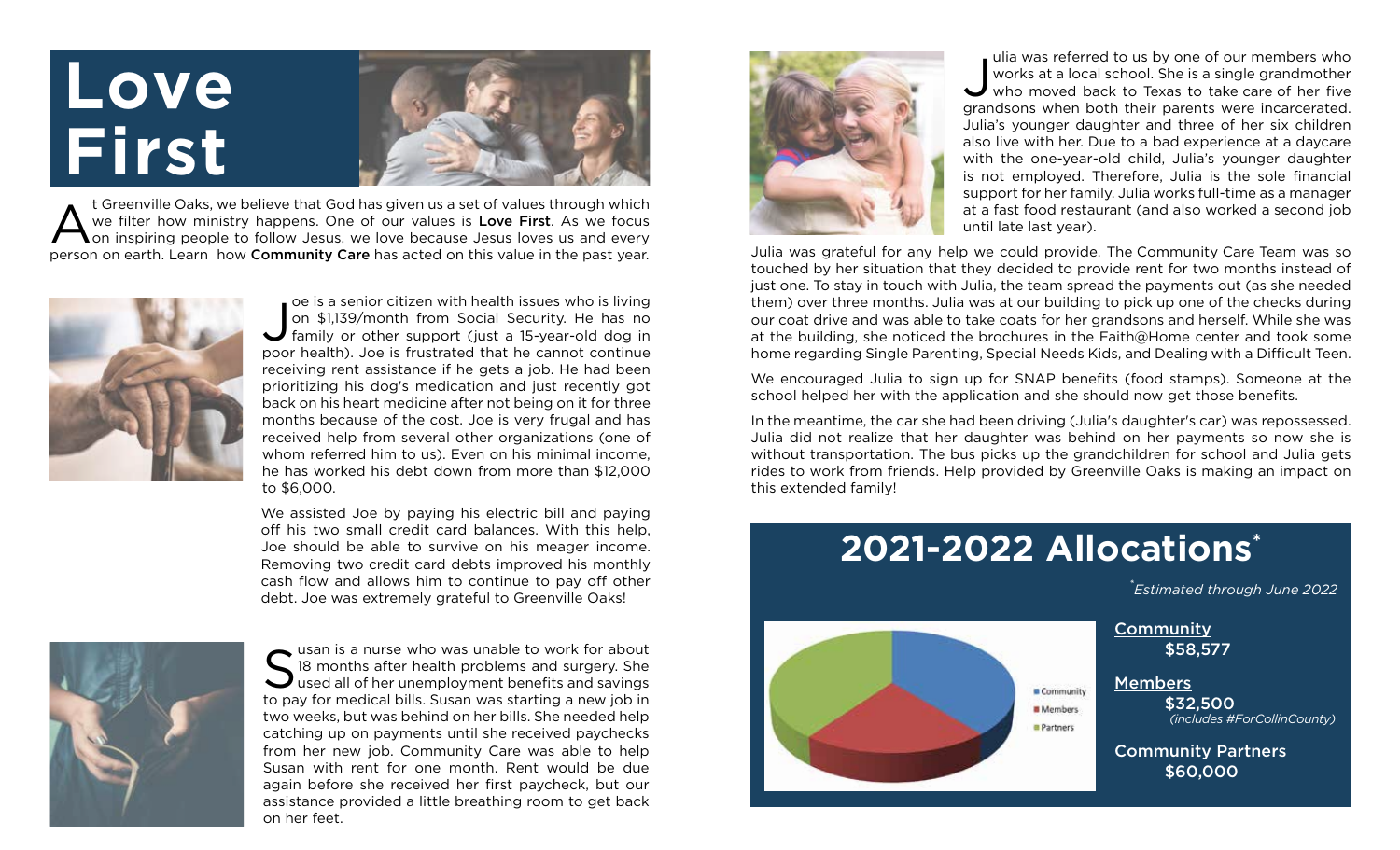## **Personal Thanks**



- *"I cannot believe someone would help me in this way - it's a true blessing."* 
	- Grandmother caring for grandchild, after we paid to restore her electricity

*"Thank you for all you have done to help me and my family. Thank you for everything. May the Lord continue to bless you and the Greenville Oaks church richly. I look forward to talking with you again soon."*





- *"I just want to thank you again for helping me take care of my family and get back on track."*
	- Husband and father whose small business has been suffering since 2020

*"Thank you so much for all your help! I am so grateful and thankful! Thank you for following up to check on me and my sons. We appreciate all Greenville Oaks has done to help us. Please keep us in your prayers."*





*"I want to thank you and the Greenville Oaks community for being such an amazing blessing in my life during my time of need. The staff explained to me realistic expectations, but I never once felt like I was being judged. Everyone I spoke to was so kind and understanding. My children and I are forever grateful to the Greenville Oaks community. May God continue to bless you all."* 

> - Single father who we helped get caught up on car payments